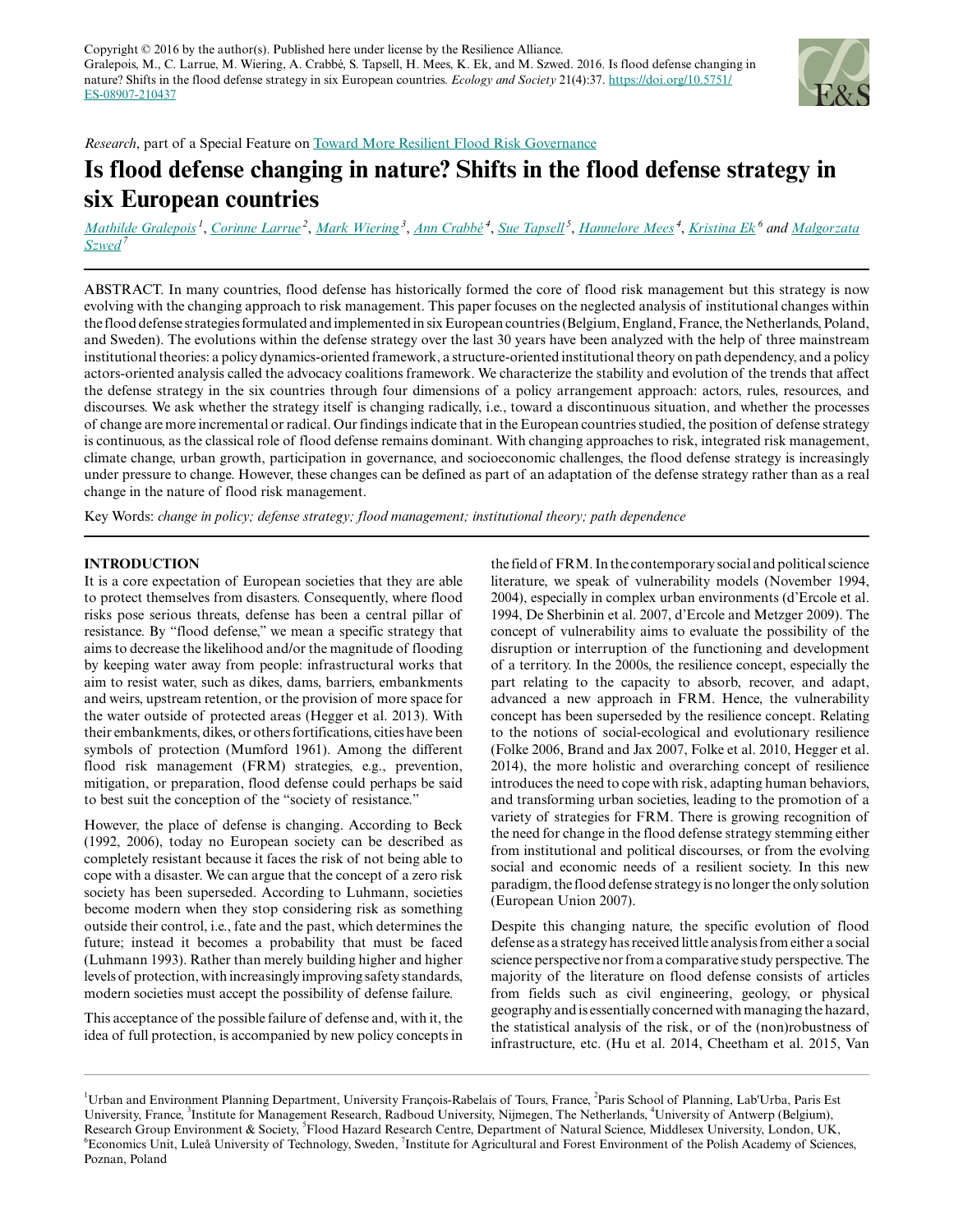| Belgium                                                                         | England                                                                                                                                                             | France                                                                                                                                                      | Netherlands                                                                                                                                                                                                                                                                                    | Poland                                                                                       | Sweden                                                                                                                                            |
|---------------------------------------------------------------------------------|---------------------------------------------------------------------------------------------------------------------------------------------------------------------|-------------------------------------------------------------------------------------------------------------------------------------------------------------|------------------------------------------------------------------------------------------------------------------------------------------------------------------------------------------------------------------------------------------------------------------------------------------------|----------------------------------------------------------------------------------------------|---------------------------------------------------------------------------------------------------------------------------------------------------|
| Dike elevations<br>Watercourse<br>maintenance<br>Water code<br>Defense planning | Barriers including tidal<br>surge barriers<br>Embankments<br>Flood walls<br><b>Sluices</b><br>Demountable defenses<br>Conveyance<br>engineering (e.g.,<br>dredging) | Compartment dikes<br><b>Ouay</b> walls<br>Retention basins<br>outside the area to be<br>protected<br>Watercourse<br>maintenance<br>Weirs and dams,<br>dikes | Compartment dikes<br>Dikes, dunes<br>Erosion prevention<br>measures<br>Nonprimary structures<br>Polders<br>Protection works<br>Ouay walls<br>Retention basins<br>outside the area to be<br>protected<br>Watercourse<br>maintenance<br>Weirs<br>Widening, deepening,<br>dredging<br>Winter beds | Compartment dikes<br><b>Ouay</b> walls<br>Weirs<br>Winter beds<br>Watercourse<br>maintenance | Dams (mainly<br>nonpurpose)<br>Temporary measures<br>(sandbags, pumps)<br>Dredging, ditches and<br>embankments<br>Wetlands (mainly<br>nonpurpose) |

**Table 1**. Flood defense measures in the six selected countries.

Veelen et al. 2015). From a social science perspective, some authors have highlighted the technocratic paradigm that has long pervaded flood management institutions (Brown and Damery 2002) and have explored the evolution toward a more sociotechnical variety of FRM alongside more traditional, centrally managed structural and technical measures (Nye et al. 2011). Taking an empirical and a comparative perspective, we aim to highlight institutional changes and pose the following questions. Has the defense strategy been replaced by other strategies or forced to adapt? To what extent are institutions in charge of flood defense ready to change flood defense as a strategy? Does it mean that the flood defense strategy has become less dominant among the FRM strategies or that a new approach within the flood defense strategy has appeared?

To address this knowledge gap, we propose to examine specific shifts in flood defense and the result of those changes through an institutional framework. The study presents a comparative analysis of the evolution of the defense strategy in six European countries relying on legal and bureaucratic systems: Belgium, England, France, the Netherlands, Poland, and Sweden.

# **DATA COLLECTION AND METHODS**

The FRM strategies in the six countries were studied within the comparative data collection of the three-year research project, STAR-FLOOD, funded by the European Commission. To be able to compare the changes that have occurred within the flood defense strategy of the six countries, we organized our data collection around the four dimensions of the policy arrangement approach (PAA; Van Tatenhove et al. 2000, Wiering and Arts 2006, Wiering and Crabbé 2006). This allows us to evaluate if change has occurred or not in four interwoven or interrelated dimensions of a policy arrangement: actors and coalitions, rules, resources, and discourses. The actor dimension refers to the actors and their coalitions involved in the policy domain. The division of resources between them can lead to differences in their ability to influence policy outcomes. The rules dimension refers to the formal and informal procedures for decision making and routine interactions. The policy discourses entail views and narratives, norms, values, and problem definitions.

The six selected northern European countries (Belgium, England, France, the Netherlands, Poland, and Sweden) represent a variety of flood types. Although we do not aim to evaluate hydrological change exactly and specifically, we state that, facing a global increase in frequency, magnitude, and spatial distribution of floods, the six countries all are influenced by climatic and socioeconomic change; however they do not react similarly. The changes with regard to the flood defense strategy are also due to others factors. We study specifically internal institutional factors. The six selected countries also represent a variety of flood policies implemented from the 1980s to the 2010s. Whereas they have longimplemented defense strategies, and generally a common legal tradition and bureaucratic authority, the six countries' policies are based on different types of measures and different responsibilities for state, market, and civil society (see Table 1).

The empirical data used in this paper are based on the country and case study reports written in the STAR-FLOOD research project. Within this project, the researchers of the consortium have based their analysis on extensive interviews with stakeholders (50 interviews per country on average), observations, policy and legal document analysis, and workshops with practitioners. Because of length restrictions, the paper cannot elaborate on all the specificities of country and case study analyses on which it is based. No graphical or statistical presentation of results from interviews will be provided. However, we will make ample use of concrete illustrations from our extensive research. A more detailed presentation of the analysis can be found in the six publicly available project reports (Alexander et al. 2015, Ek et al. 2015, Kaufmann et al. 2015, Larrue et al. 2015, Matczak et al. 2015, Mees et al. 2015).

Based on the fieldwork of social scientists and legal scholars, the authors reflected together on how the defense strategy is implemented in their own country. The time period taken into account in the analysis for each country is approximately the last 30-35 years, depending upon the specific flood policy milestones. Taking into account these periods allows observation of patterns of change, and also stability, in the defense strategies within the countries through an empirical, inductive, and comparative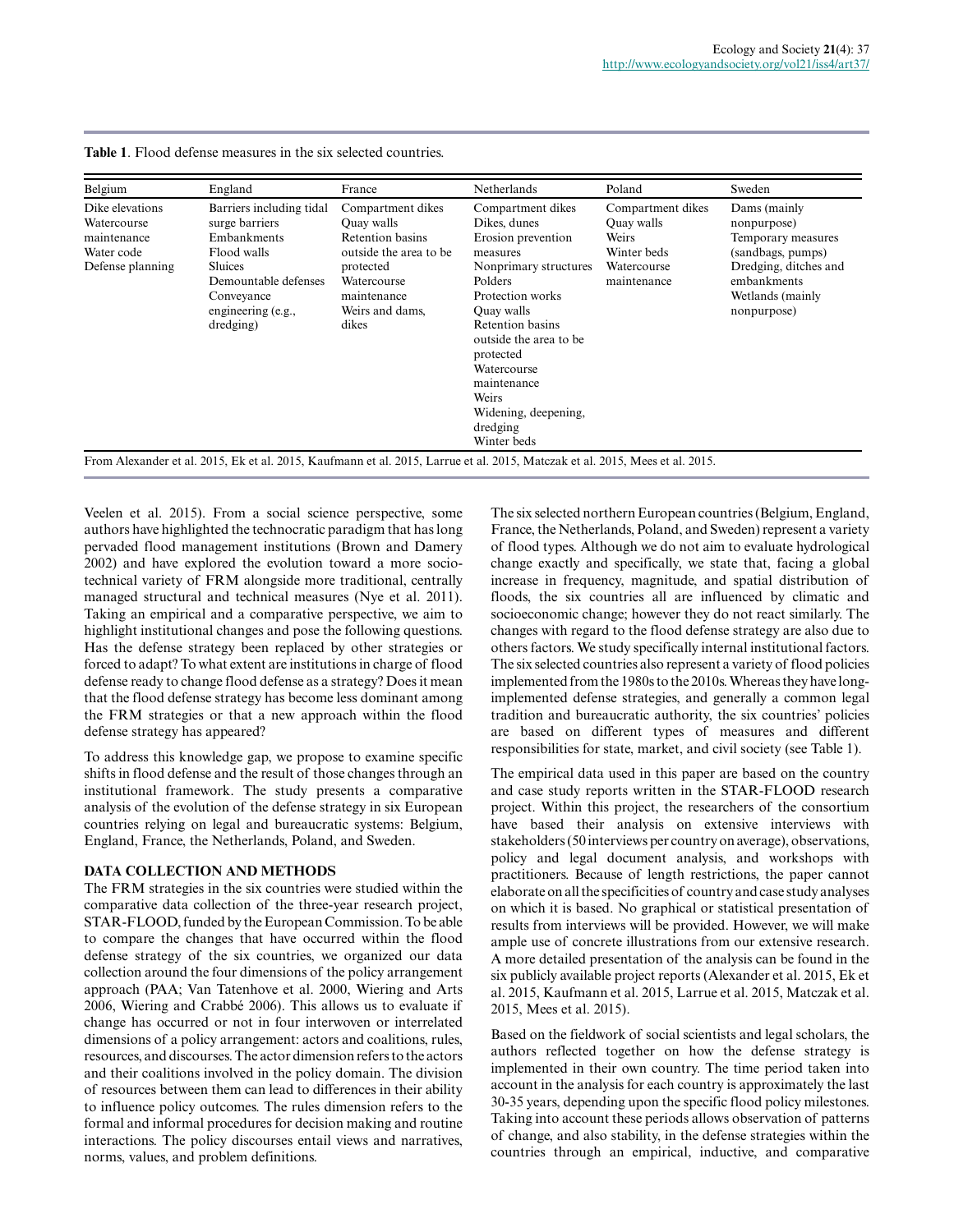research approach structured on the four PAA dimensions (actors, rules, resources, and discourses).

## **CONCEPTUAL FRAMEWORK: HOW TO EXPLAIN INSTITUTIONAL CHANGE?**

Studying change in the defense strategy is particularly interesting because it is often earmarked as the oldest, strongest, most institutionalized, and mostly dominant strategy for FRM in Europe and somewhat resistant to change. Until now, there has been no theoretical social science paper to systematically evaluate the degree of institutional changes in flood risk governance across a range of countries, by looking at the core dimensions of institutions (actors-coalitions, rules of the game, division of resources, and discourses).

The body of literature on which we draw our conceptual framework is institutional change theories. Such theories aim to clarify (lack of) societal evolution with arguments on the importance and complexity of institutions. For the purpose of this paper, we have selected one particular theory on institutional change, completed with two others, considering that they form a mainstream strand of literature. First, the long-term policy dynamics-oriented framework on institutional change by Streeck and Thelen (2005) will provide a general framework for explaining institutional change and stability. Further, we add to this framework a more structure-oriented institutional theory on institutional path dependency (North 1994, Levi 1997, Pierson 2000, Greener 2002) and a more policy actors-oriented analysis called the Advocacy Coalitions Framework (Sabatier and Weible 2007). Because the Policy Arrangement Approach combines attention for both actor and structure-related theories of change and offers a practical analytical framework for describing policy arrangements, we use the PAA to both assess and explain the changes or stability that have occurred in flood defense strategy in each country. In that context, we will refer to the four interrelated dimensions of policy arrangements, presented above: actors, rules, resources, and discourses (Van Tatenhove et al. 2000).

Streeck and Thelen (2005) developed a model aimed at analyzing institutional change through a typology of the results and processes of that change. This model enables assessment of the process of change (either incremental or abrupt) and the result of change, presented as continuity or discontinuity. For these authors, substantial change is defined as either temporary turmoil or as a relatively complete, radical, abrupt, and rapid change. The authors assume that abrupt changes often stem from exogenous factors, for instance, a catastrophic flood event, but can also come from endogenous factors, e.g., type of government, new legal law, etc. Nonsubstantial changes are minor, incremental, or adaptive. The two variables are important in light of the research goal: the process of change (abrupt or gradual) and the result of change, because they explicitly stress how the nature of changes can lead to different results. Related to the results of such changes, they are defined as either further development of a traditional pattern (continuous) or an (abrupt or steady) transformation of the policy domain (discontinuous). According to Streeck and Thelen's framework, amendments, additions, or revisions to existing sets of institutions characterize continuity in change, whereas discontinuity occurs when institutions either face breakdown, replacement, or more invisibly but substantially transform

("creeping change"). Highly visible, brutal change often leads to discontinuity, however, the authors teach us to be aware of other paces and other combinations of change trajectories. Table 2 presents all of the options.

**Table 2**. The process and result of change typology.

|                      |             | Result of change              |                              |  |
|----------------------|-------------|-------------------------------|------------------------------|--|
|                      |             | Continuity                    | Discontinuity                |  |
| Process of<br>change | Incremental | Reproduction by<br>adaptation | Gradual<br>transformation    |  |
|                      | Abrupt      | Survival and<br>return        | Breakdown and<br>replacement |  |

Following the framework of Streeck and Thelen (2005), we first analyze the dynamics of change, i.e., incremental or abrupt, within the flood defense strategy in each of the six countries under study in the last 30-35 years to assess the result of change, i.e., continuity or discontinuity. This analysis is developed for each of the four PAA dimensions presented above. The framework of Streeck and Thelen is stimulating, concrete, and simple enough to address the comparison on flood management strategy. Therefore, it is well suited for in-depth empirical case studies. Moreover, it allows us to test all the options such as "radical change can lead to a continuous situation," but also "minor change to discontinuity."

The second theory that composes the Streeck and Thelen framework is the path dependency approach (North 1990, Pierson 1993, 2000). This refers to policies in which the "preceding steps in a particular direction induce further movement in the same direction" (Pierson 2000:252). This is especially important with regard to flood risk defense because this strategy is dependent on long-term investments in flood infrastructure (dams, dikes, embankments) and their technical and institutional management, including the security of technical expertise embedded in organizations and protected by rules of the game. This leads to high fixed costs and long-term increasing returns, which fosters stability. The path dependency model helps us explain more precisely how and why past decisions encourage policy continuity. Also, Streeck and Thelen (2005) explicitly refer to path dependency, explaining that continuity can come from radical but also minor changes. The historical development of technical flood infrastructure and engineering solutions for flood defense, with their high-cost investments, can make it difficult for policy makers to withdraw from this dominant strategy. As a result of path dependency it is generally difficult to change policies because institutions are resistant to change and actors may protect the existing model, even if it is suboptimal (Greener 2002). In the pattern of the general Streeck and Thelen framework, path dependency provides explanatory factors created by the legacy of flood defense, which may act to resist change.

The third theoretical analytical approach that deals with change focuses on the role of actors and coalitions: the advocacy coalition framework (ACF; Sabatier and Weible 2007). This framework suggests that certain advocacy coalitions (of politicians, civil servants, scientists, journalists, CEOs, NGOs, etc.) group around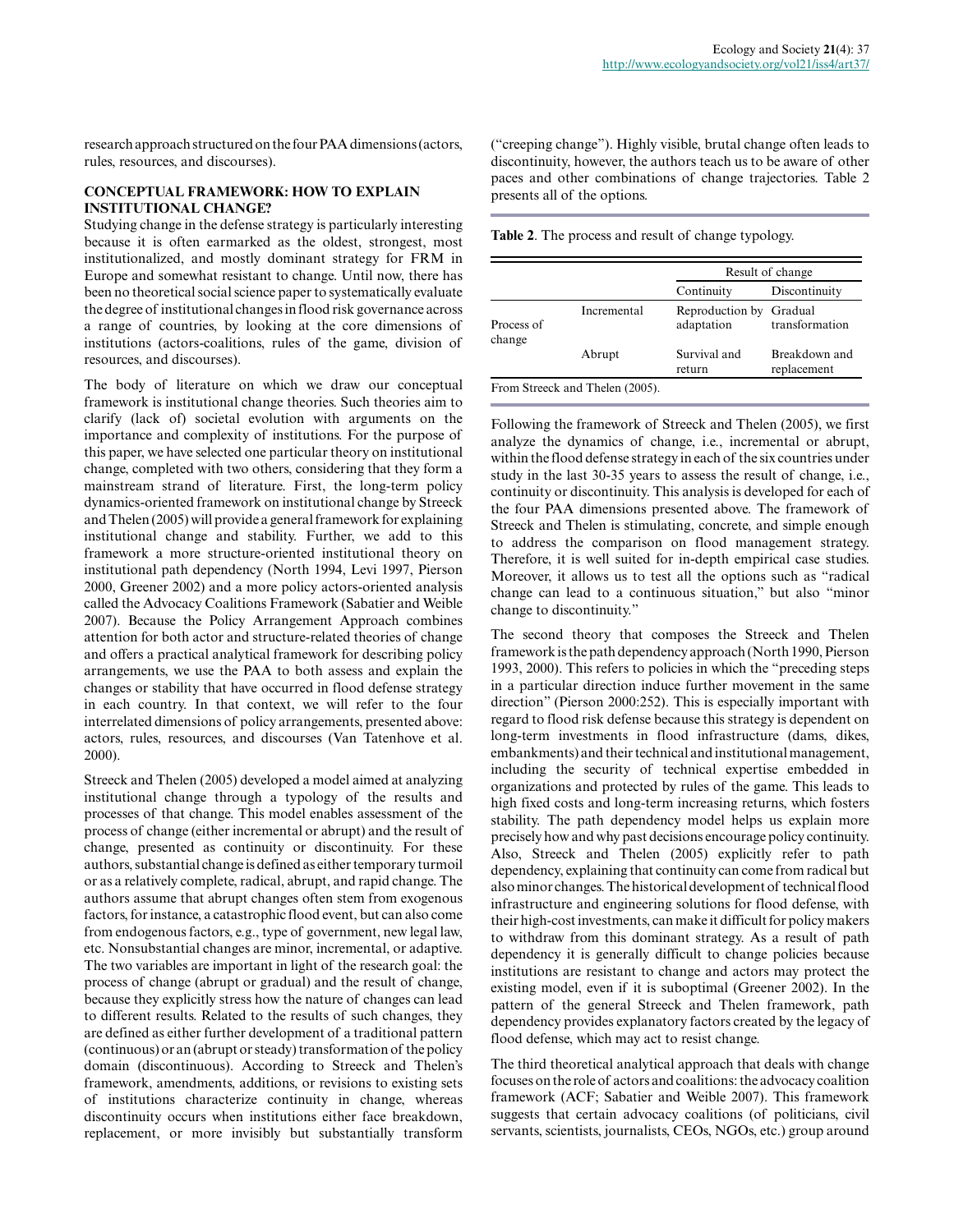a specific set of core beliefs where causations and values on the topic (floods) and in policy (risk management) are shared. These coalitions are formed because different policy relevant actors and different interests are linked to them. Policy change can be explained through the interactions between events in the external environment of a policy domain, for instance, economic crises, and the full translation of new ideas within the coalitions (developing new forms of FRM strategies. The inclusion of this final approach is considered to be important because the role of actor coalitions was found to be significant during the different case study analysis.

Specifically, in the case of the flood defense strategy, we evaluate first the result of transformation (discontinuity or continuity) by preferentially analyzing the factors calling for a more radical change and by observing whether those changes are present in all or some of the dimensions of the PAA. Then, we assess the nature of change (abrupt or incremental). The Streeck and Thelen double-entry framework allows us, in a first step, to consider if the position of the defense strategy is continuous or discontinuous, and then to assess the nature of change occurring in flood defense strategy. We address the question of how these changes can be described and if they lead to a continuous or discontinuous situation. The central proposition of this qualitative assessment is that the result of change should affect most, if not all, the four dimensions of the PAA. In a second step, we consider the explanatory factors that lie behind these dynamics of change, and analyze how these changes can be explained.

### **DYNAMICS REGARDING THE FLOOD DEFENSE STRATEGY IN SIX EUROPEAN COUNTRIES**

#### **Changes within the actor dimension**

Flood defense is principally in the hands of governmental actors at the national or local level. In all of the countries studied, the national ministries and agencies belonging to the domains of the environment and/or public works are heavily involved in flood defense by setting rules and providing guidance regarding, e.g., dam safety. However, how flood defense is implemented in practice differs across the countries: from the domination of the national level in Poland and France, to responsibilities spread over a number of organizations in a layered structure in the Netherlands, Belgium, and England. In the Netherlands this is combined with a strong sector-based governance, e.g., a specific governmental layer for water management. Sweden is the only country in which flood defense measures are primarily managed and financed at the local level, e.g., municipalities, firms, individuals, or combinations thereof, depending upon to whom the land belongs and who needs to be protected.

#### *From centralized to decentralized governance*

Decentralization is a general trend in governance in Europe, and it is also observable in the management of flood defense. Particularly in England, responsibility for flood defense implementation are redistributed to include local governments. To a certain extent, in France, there is a transfer of responsibility. National-level authorities can delegate the management of defense infrastructures (especially minor fluvial dikes) when they are not highly prioritized in the national defense strategy. The decentralization trend is, however, less observable in Sweden, Belgium, and Poland. In Sweden, the responsibility of providing flood defense was already in the hands of municipalities at the very beginning of our study period. In Poland, flood defense responsibilities continue to be based at the national level. Belgium forms a somewhat specific case, given that it has undergone an intensive federalization process in the period of analysis. Flood defense responsibilities have been transferred from the national level to the regional level, but this transfer recentralized responsibilities at the regional level (Flanders, Wallonia, Brussels Capital).

## *Increased public participation*

Flood defense is traditionally based on technocratic decisionmaking processes, and although this assertion still holds true today, a broadening of the actors in decision making can be observed. In each country, examples can be found of flood defense planning that include nongovernmental actors in decision making, e.g., the involvement of a nature conservation NGO in the development of the Sigma Plan in Belgium, cooperation with the World Wide Fund for flood risk mapping in Poland, and many examples in England where the involvement of nongovernmental actors is now the norm. With the exception of England, in most countries, this engagement mainly involves organized stakeholder groups without intensive forms of citizen participation.

# *From agricultural to environmental interest groups*

Over the past 30 years, societal needs and activities have changed considerably, impacting the governance structure of flood defense. In most countries in our research, flood management has long been driven by agricultural interests, except in France, where flood defense has been implemented to ensure urban development. In England, flood defense in certain areas has also been performed by regional internal drainage boards whose major focus lies in the optimization of land for agricultural purposes. Similarly, in Belgium, the water management of non-navigable watercourses was in the hands of the Ministry of Agriculture (Crabbé 2008). Socioeconomic developments and the sustainability discourse led to a decrease in agricultural interests and an increase in environmental concerns. Consequently, reforms to the water management structure shifted the responsibilities in most countries under study toward environmental departments or were integrated under larger umbrella groupings (spatial development, infrastructure, and environment).

## **Changes within the rules dimension**

Two changes can be observed in the transformation of the decision-making processes within the six countries concerning the formal and informal rules that guide the defense strategy, i.e., an evolution toward a more multirule system and the diffusion of responsibilities.

#### *Toward a multirule approach*

The evolution shows a shift from a legal requirement for defense infrastructures, essentially from the state and based on safety standards, to a broadening of legal requirements, i.e., the environment, preparation, or urban planning, stemming from different public authorities (multisector). The introduction of a risk-based approach in FRM leads to increased attention to spatial planning, preparedness planning, and emergency management. As a result, flood risk responsibilities are partially shared in different strategies and partially transferred to other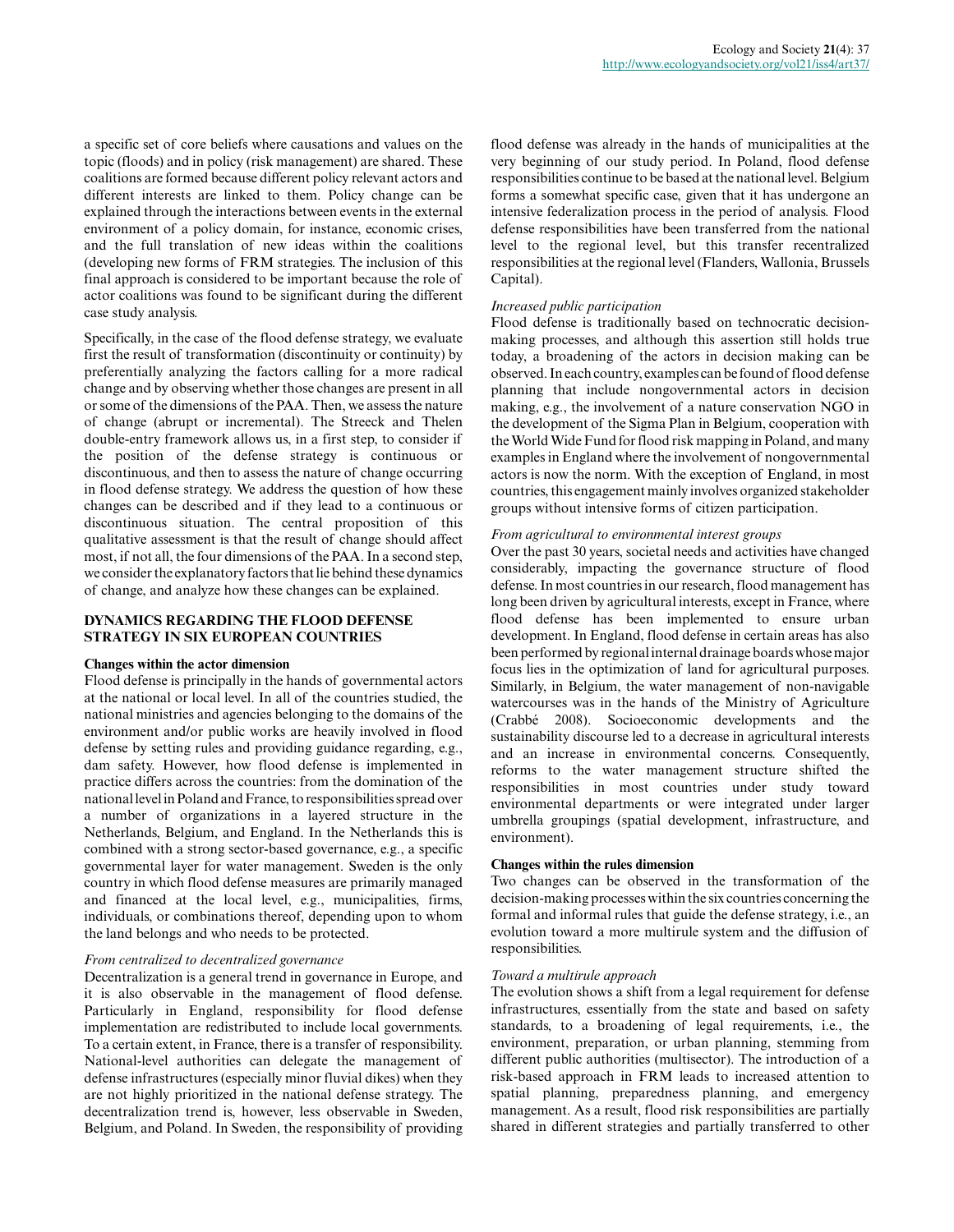government departments. In particular, this evolution occurs in France and Belgium. In England, spatial planning and emergency management have already been playing a larger role in FRM for some time. In Sweden, where FRM is not a distinct policy area in itself, flood prevention has recently been explicitly incorporated in local legislation because, in Sweden, both spatial planning and flood preparation are primarily a concern for the local level. In the Netherlands, flood risk responsibilities remain primarily with the water sector, which is similar than in Poland.

The multiplication of the above requirements leads to an unclear situation, especially with regard to the safety standards for flood defense measures and also with the emergence of the concept of integrated systemic flood policy. Ambitious national safety standards for defense infrastructures are legally prescribed in the Netherlands and Poland. In the other countries, the defense infrastructure authority or the water managers determine the most appropriate protection level. In France, the rules on legal safety standards can change, depending on the local authorities in charge of the defense structures, and in Sweden, the local rules may define the requirements necessary to obtain a permit for water operations, which includes flood defense.

Furthermore, we observed a change in rules because of the emergence of a more systemic approach to water management and an increasing role of more diverse risk-based approaches relating to floods that lead to integration of strategies. In England, a holistic approach has been taken, while in Flanders (Belgium) and the Netherlands a multilayered safety approach has been adopted, although this remains at the pilot stage. To date, England is the only country to have legally integrated such diversified policies.

#### *Diffusion of responsibilities*

The broadening of the policy domains and the range of actors involved leads to a redistribution of the responsibilities concerning who is responsible for providing protection. Flood protection in the Netherlands and Poland remains a statutory duty of the state. The decentralization process in England shifts responsibilities to lower government levels such as Lead Local Flood Authorities, although (arguably) power continues to be centralized and authorities remain dependent on Local Government Finance Arrangements and must adhere to national FRM policy and project appraisal (Penning-Rowsell and Johnson 2015). In Belgium and France, clear responsibilities remain undefined, as though in a liminal position between the central and the local authorities. In Sweden, municipalities have responsibilities to ensure that citizens are safe.

Flood risk responsibilities are also increasingly shifting toward actors outside the government, i.e., the insurance sector and the citizens. A special change with regard to citizens' legal responsibility is occurring. In the past decade, in most countries, governmental actors have taken actions to make citizens responsible. This process involves both soft (awareness campaigns, etc.) and hard rules (legislation). In France, for example, the revised Act on Civil Security of 2004 states that citizens are responsible for their own safety. The authorities in England and Sweden mainly have permissive powers to provide flood defense, whereas citizens bear responsibility for their own safety.

#### **Changes in the distribution of resources**

*Toward new allocation strategies for flood defense investments* Both investments in and the maintenance of flood defense infrastructure, place a large financial burden on FRM. However, flood events often tempt policy makers to claim that security has no price. This claim is especially observable in the Netherlands, where the Delta Program is investing 1 billion Euro a year mainly in flood defense measures such as dike enhancements. In other countries, however, investments in flood defense appear highly sensitive to the economic situation and other external factors. In England, the FRM budget, which had been on the rise since 2004, faced significant cuts following the elections of 2010 as a response to the global financial crisis (Bubeck et al. 2013). Between 2015 and 2021, the government plans to invest £2.3 billion in more than 1500 projects to reduce the risks of flooding or coastal erosion across England to more than 300,000 households (Defra 2016). However, there has been criticism of the government being reactive rather than proactive following recent flood events and a report by the House of Commons Environmental Audit Committee (2016) is sceptical that the Government will reach these targets. In turn, in Sweden, budgets for flood defense have decreased in recent years.

Consequently, we observe a change in the distribution of funding. In Poland and France, resources for flood defense remain fully funded by governmental levels. Since 2012, the defense infrastructure in England has been partly financed through partnership funding, whereby local authorities, businesses, and other nongovernmental actors at the local level cofinance investments. Flood defense in Sweden is financed by the municipality, the local property owner, or combinations of both.

An important issue in the allocation of flood defense spending is how to decide which areas are most worth investing in. These decisions are partly based on the ability of local actors to lobby for defense structures. In England, investments are, in part, based on the local capacity for partnership funding. A growing number of countries now pay increased attention to the use of cost-benefit analysis (CBA) to support investment decisions. Although CBA is already a common practice in England, it is now also emerging in the Netherlands, the Flemish region of Belgium, and Sweden. In the Netherlands, CBA sometimes has broadened the scope for flood defense measures, e.g., with side channels and dike relocations as at the time of Room for the River, but mostly CBA ends up supporting well-known measures such as dike enforcement. Interestingly, and in contrast, in Flanders (Belgium), the use of CBA is a catalyst in introducing a new approach in flood defense: no longer are large infrastructural works the norm; instead, a combination of local, small-scale defense construction and mitigation measures are being adopted.

#### *New sources of expertise*

Overall, in the six selected countries, flood defense is characterized as a highly technocratic strategy, primarily based on expert decision making and technical solutions. For example, knowledge of flood defense in the Netherlands is highly centralized because of the coordination and support from the national government. However, in recent decades, and in most countries selected, the expertise underpinning the flood defense strategy has also originated from different sources. Many national water managers now host internal knowledge institutions and are also supported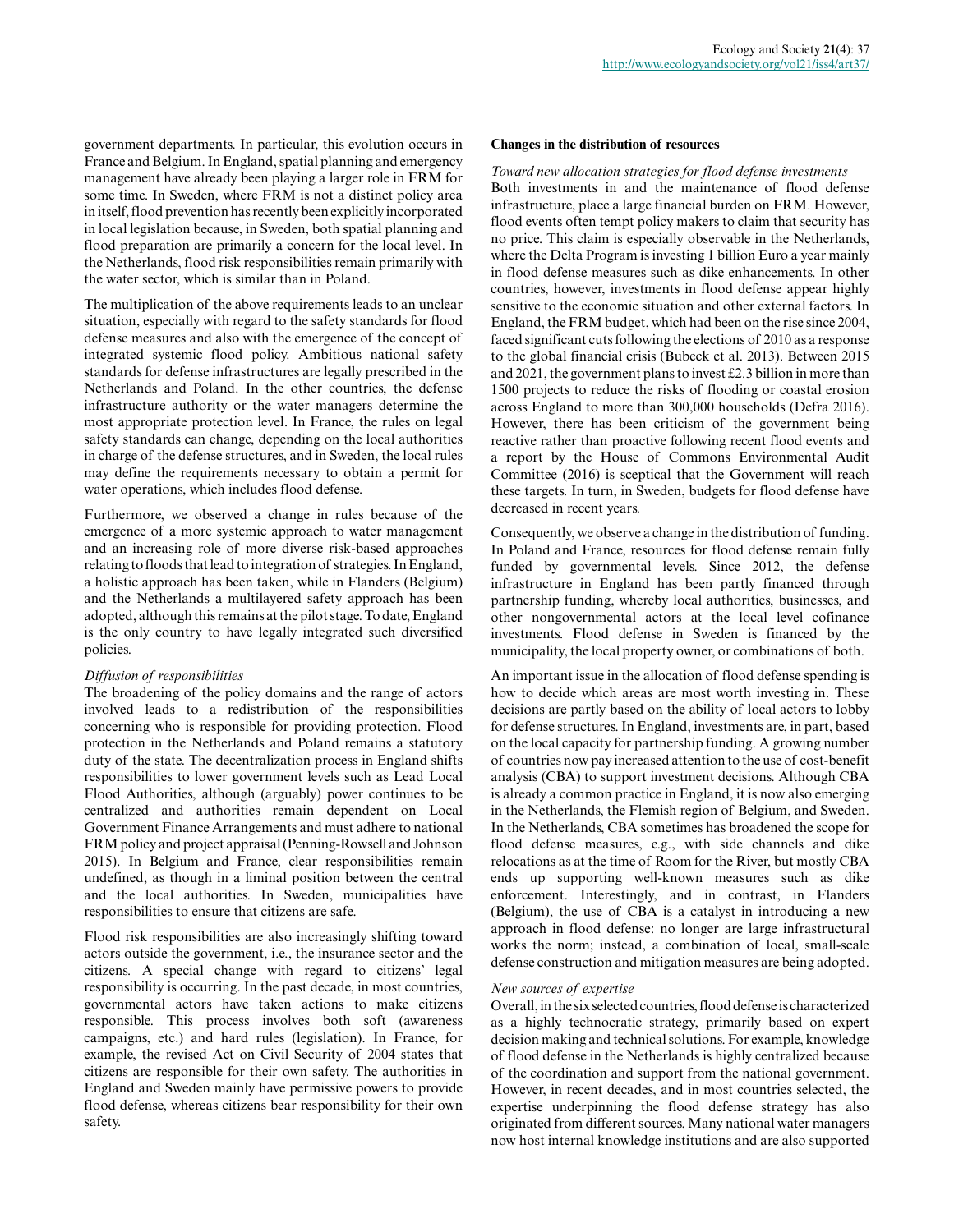by a number of external partners, such as universities, consultancy firms, and civil society actors. Most water managers have undergone a shift in their staff composition; whereas they were previously bastions of hydro-technical engineers, new disciplines find their way into risk management, e.g., bioengineers, IT experts, biologists, public administration scholars, or social scientists.

## **"Defense is not the only solution": a new discourse?**

As the fourth dimension of the PAA, the change in discourse is mainly related to a common trend toward a more encompassing management of flood risk that includes the consideration of socially and environmentally sustainable solutions, such as nature-based protection measures (Defra and Environmental Agency 2014).

Despite the rise of the risk-based approach and calls for prevention, mitigation, and preparation measures in the discourse, in practice, flood defense in most countries remains the cornerstone of FRM among the actor, rules, and power dimensions. Whether it is a statutory duty, citizens and public actors expect the government to protect them from flooding through structural protection measures, i.e., infrastructure. However, in the discourse and in all of the countries, it is clear that flood defense has changed in nature; the strategy is now (to greater or lesser degrees) increasingly embedded within a multisectoral flood risk management policy. Whereas in the past flood defense was focused on a limited set of technical measures and engineering options, today the actors in charge have connections to policy fields relating to prevention, mitigation, and preparation. Examples include the use of local diking structures accompanied by flood retention zones and building restrictions in less inhabited areas.

#### **An overview of the four dimensions of the PAA on flood defense policy changes**

Between 1980 and 2015, flood defense developed from a strategy that was based on a limited set of governmental actors, infrastructural measures, technocratic expertise, and investment strategies to the cornerstone of an integrated framework for FRM. It now shares responsibilities with other actors; adopts alternative solutions; and diversifies the requirements of the legislative framework and partnerships for funding. Interestingly, this evolution is observed in all of the different countries under study, although the process and the result of change differ significantly among them (Table 3).

In reference to Streeck and Thelen's typology, we generally assess the changes observed with the help of the four dimensions (in brief: actors, rules, resources, and discourses). The changes in the actor dimension are external. Decentralization and public participation are generalized in Europe, crossing many different public policies in the fields of ecology and environment. The change in the interests taken into account within the strategy, from agricultural to environmental actor coalitions, refers to a more internal change. In comparing the countries, even when we observe a discontinuous situation in Belgium and The Netherlands, the result of changes that are occurring maintain continuity with the previous situation in most cases.

The processes of change observed in the rules dimension of the flood defense strategy are also characterized as incremental and the general result of change shows a mostly continuous situation. In the Netherlands and Poland, there are marginal changes, e.g., further integrating water legislation, but no substantial changes in the nature or role of those rules. In both Belgium and France, first, a transfer from the national authority to other government departments has occurred, potentially using multiple and different legal sources. Second, there is a diffusion of responsibilities toward local authorities and citizens. However, to date, the transfer of legal responsibility has not seemed to lead to radical changes in the legal framework. In Sweden and England, the multiple-rules approach, which integrates and connects to different policy domains at various levels of governance (in Sweden, essentially local authorities), has existed throughout the time period studied.

The changes observed in the resources dimension also occur in a continuous mode, but a shift to decentralized levels is important almost everywhere. In Sweden and England, we observe a decrease in financial resources. In all of the countries, we observe at least a need for the introduction of new financial resources coming from local authorities, businesses, or nongovernmental actors. The implication is that, consequently, in Belgium and Sweden, new expertise on flood defense has for some time been fragmented over different governmental institutions. However, the flood defense strategy is more puzzling. Flood defense remains highly based on closed and expert-led decision making, where the introduction of new expertise does not imply a discontinuity in the defense policy trend, England being an exception here.

In most countries, we witnessed new discourses on flood risk management, but this does not always affect the core of flood defense strategy. Thus, the result of changes in discourses can be characterized as discontinuous, slightly in the case of Poland and heavily in the Netherlands, Belgium, and France, where a more integrative discourse on defense strategy is a new and strong phenomenon. In Sweden and England, the discourses on alternatives and changes from a predominant strategy on defense have been in existence for a long period of time and do not appear as a change. All in all, even when we observe all the processes of changes in the six countries, the result of change is more continuous than discontinuous.

# **EXPLAINING CONTINUITY AND DISCONTINUITY: AN INCREMENTAL AND PATH DEPENDENT CHANGE IN NATURE**

We analyze the nature of change presented above through the lens of institutional theories and to analyze whether they are a change "in nature," i.e., real changes that have major and substantial effects in the policy dimensions. We refer to Streeck and Thelen's (2005) definition of an "abrupt change" as a complete and rapid change.

The combination of the general model with the two specific approaches stemming from institutional theories gives us a way to interpret the dynamics in flood defense that have emerged from the empirical material as presented above. Thanks to the conceptual insights and the analytical study from the authors of the path dependency literature, we observe two types of policy lock-in effects in the flood defense strategy: increasing returns effects, which are related to the financial crisis, and the stickiness of the institutional pattern, which is related to issues pertaining to the environment and climate change. From the ACF, we then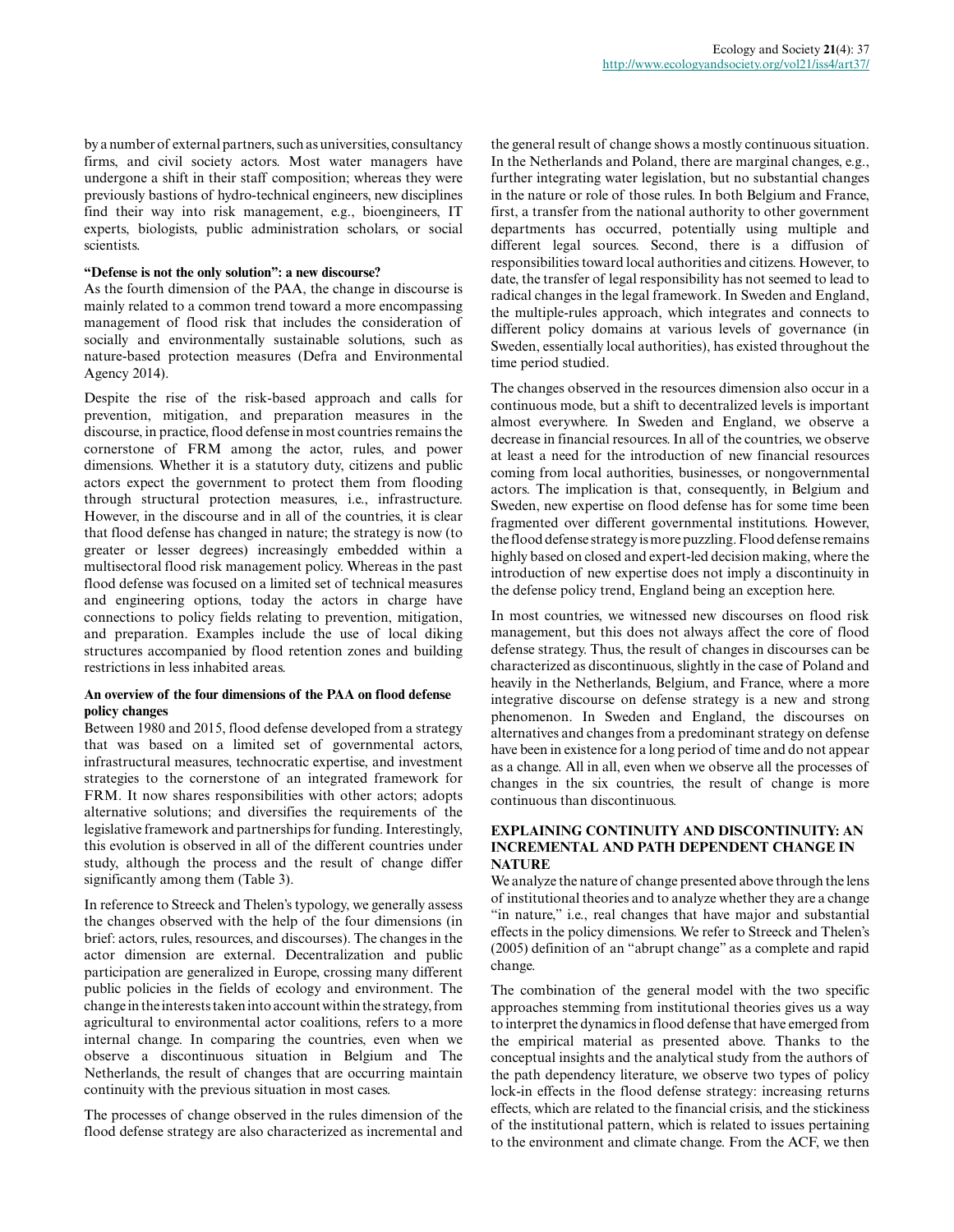| Type of change:<br>continuity or<br>discontinuity? | Actors                                                                                        | Rules                                                                                                                                                | Resources                                                                                                                              | Discourses                                                                                                             | Result of<br>change               |
|----------------------------------------------------|-----------------------------------------------------------------------------------------------|------------------------------------------------------------------------------------------------------------------------------------------------------|----------------------------------------------------------------------------------------------------------------------------------------|------------------------------------------------------------------------------------------------------------------------|-----------------------------------|
| Belgium                                            | Discontinuity: Integration<br>of new actors                                                   | Discontinuity: Integration<br>of several rules<br>(environment, climate)<br>change, safety, etc.) /<br>Transfer of ownership to<br>local authorities | Continuity:<br>Regional financial resources<br>/ Stability in financial<br>resources / Entry of<br>multiexpertise                      | Discontinuity:<br>Toward an integrative<br>multilayered strategy                                                       | <b>Discontinuous</b><br>situation |
| England                                            | Continuity:<br>Existing presence of<br>multilayered strategy and<br>integration of new actors | Continuity:<br>Existing presence of<br>multiple rules<br>(environment, climate)<br>change, safety, etc.)                                             | Continuity:<br>Decrease in financial<br>resources/<br>Multipartnership financial<br>resources / Existing<br>presence of multiexpertise | Continuity:<br>Existing presence of<br>integrative defense strategy                                                    | <b>Stable</b><br>situation        |
| France                                             | Continuity: Predominance<br>of national powers                                                | Discontinuity:<br>Transfer of ownership to<br>local authorities                                                                                      | Continuity:<br>National financial resources<br>/ Stability in financial<br>resources / Entry of<br>multiexpertise                      | Continuity:<br>Predominance of beliefs in<br>protection even with the<br>introduction of an<br>integrative perspective | <b>Stable</b><br>situation        |
| <b>Netherlands</b>                                 | Discontinuity:<br>Integration of new actors                                                   | Continuity:<br>Regional and national rules                                                                                                           | Continuity:<br>National financial resources<br>/ Stability in financial<br>resources / National<br>expertise                           | Continuity:<br>Toward an integrative<br>multilayered strategy                                                          | <b>Stable</b><br>situation        |
| Poland                                             | Continuity:<br>Predominance of national<br>powers                                             | Continuity:<br>National rules                                                                                                                        | Continuity:<br>National financial resources<br>/ Stability in financial<br>resources / National<br>expertise                           | Continuity:<br>Predominance of beliefs in<br>protection even with the<br>introduction of an<br>integrative perspective | <b>Stable</b><br>situation        |
| Sweden                                             | Continuity:<br>Existing presence of a local<br>actor system                                   | Continuity:<br>National rules                                                                                                                        | Continuity:<br>Decrease in financial<br>resources / Local financial<br>resources / Existing<br>presence of multiexpertise              | Continuity:<br>No real discourse on the<br>purpose of defense                                                          | Stable<br>situation               |

**Table 3**. Main outcomes from the dynamics of change for each country.

learn how to explain the role of the core beliefs of the public administration coalition to elucidate the stability related to societal demand.

#### **The increasing returns effects influencing the stability of the financial crisis context**

For most of the countries, the availability of funding remains important in flood defense. As expected from the power of increasing returns (North 1990), we found that, despite the financial crisis, countries continue to spend money on flood defense. However, we can observe a trend of seeking alternative and less expensive nonstructural measures in a few countries (Flanders-Belgium and England). In general, there is strong continuity in development. For instance, in France, although the local Program for Action for Flood Prevention is meant to include different flood management strategies, defense infrastructures still account for more than half of the budget. Furthermore, in the countries that have most recently joined the European Union (EU), such as Poland in 2004, when there has not been sufficient investment from national governments, the EU has provided additional funds to the flood defense sector. In Poland, the problem focuses on the most sensible and effective manner in which the funds should be used. Unfortunately, as an effect of prolonged investments and procedures associated with the

division of central or EU funds, money must be spent in a short period of time to be eligible for the next tranche of funding. This situation does not help in making innovative decisions in flood management. Additionally, it leads to the further entrenchment of well-known strategies, such as defense, and provides less opportunity to experience emerging strategies, such as mitigation. In other cases, however, EU investments have had the opposite effect. For instance, in Belgium and England, EU LIFE-projects have allowed innovative approaches that combine FRM and nature conservation.

In short, reductions in investments and the focus of funding still available for defense infrastructure can, in some countries, partially contribute to the mechanisms of path dependency. Past investments in infrastructures (dikes, levees, etc.) currently imply continuous investments at least to maintain their efficacy in the Netherlands. With the exception of England and Belgium, the limited degree of radical change within the flood defense strategy can be explained by reductions in investments, the concentration of resources in well-known solutions to address the short-term requirements of funders, and the strong coalitions of public authorities or technocratic expert-based knowledge. These create an increasing returns effect that, to date, does not allow a change in the nature of flood defense.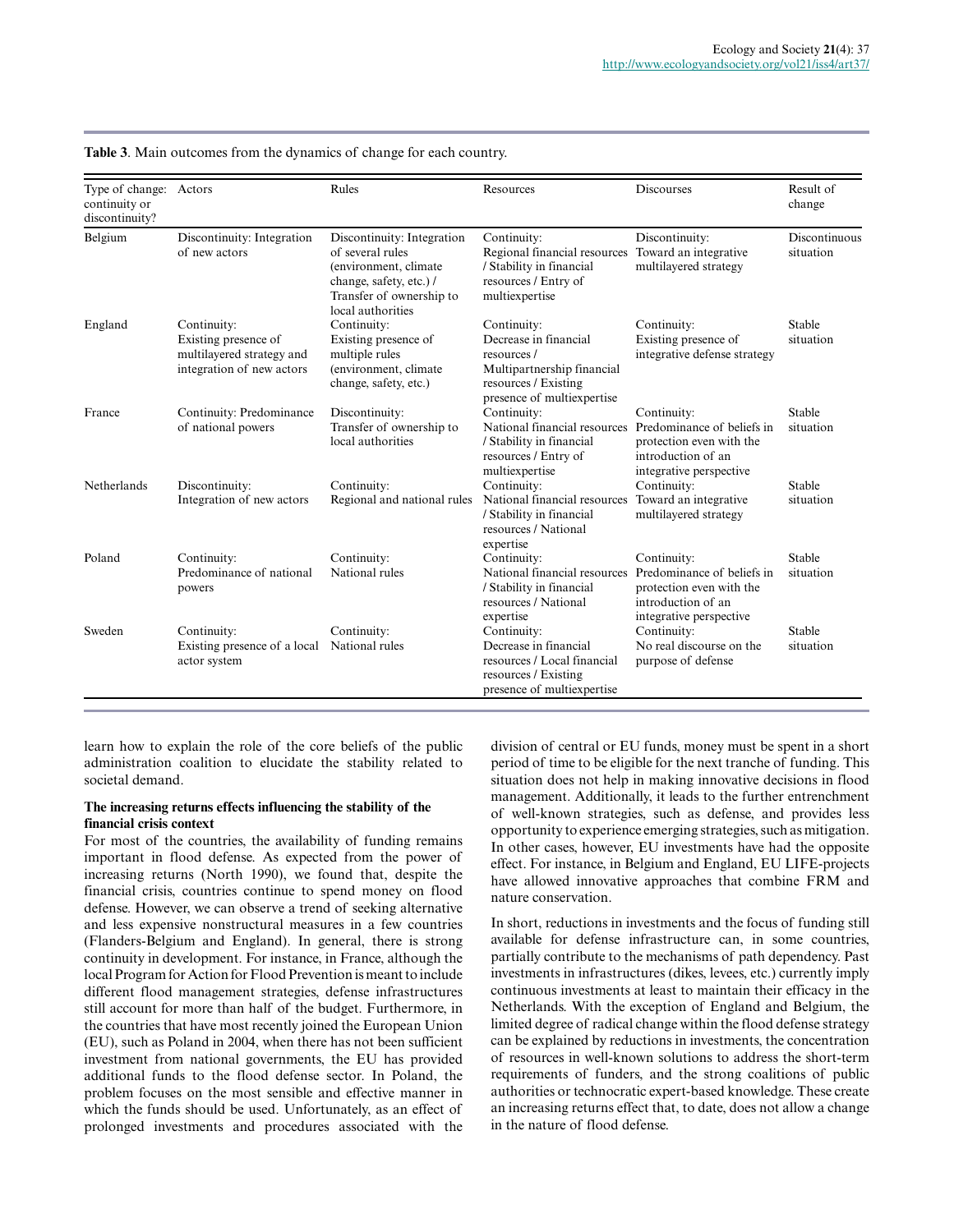#### **The stickiness of institutional design minimizing the environmental challenge and climate change issues**

Pierson (1993, 2000) suggests that, once policies have been designed, they are change-resistant. Their designers have often built them on a pattern of "no alternative," particularly to avoid changes from their successors. Institutions are designed not only to be difficult to reverse in the future but also unattractive to reform. Changes in institutional patterns are very costly both for individuals and within the institutions themselves. We can observe a strong policy lock-in effect within the defense strategy, even if in each country the environmental discourse is increasingly influenced by concerns related to the hydrological impact of climate change and calls for an adaptation of defense strategy.

In Europe, it is clear that the geographical and meteorological context is changing and, consequently, the physical drivers of flooding are both reinforcing the calls for diversification of FRM strategies. The role of flood as a shock event is a factor of change. For instance, in Sweden, the national commission on risk and vulnerabilities with regard to climate change, finalized in 2007, contributed to placing the expected consequences of climate change, such as increased flood risks, on the agenda. Although past flood events assist in leading to changes in the flood risk policy, by acting as internal shocks, more often they are facilitating events, or "windows of opportunity" (Kingdon 1995), that enable the policy to be changed rather than act as an absolute driver for change. In the case studies, the increase of hydrological events does not result in a radical turn of FRM, but gradually transforms it toward fewer structural protection measures and toward a more integrative nonstructural strategy.

There is a spirit of change toward a more system-based approach because of the growing importance of sustainability, environmental values, and the possibilities of creating solutions by working with nature (Defra 2014, Wilkinson et al. 2014). In England, the Making Space for Water policy (2004) aimed to develop such a comprehensive, integrated, and forward-thinking strategy for managing future flood risk and integrating these activities into an overall approach to managing flooding more generally. The same tendency exists in the Netherlands with the Room for the River policy. Even if awareness of climate change and the value of environmentally friendly approaches are increasing as a response to the consequences of flooding, the engineered infrastructure of protection remains a dominant response. In The Netherlands, the strong tendency toward naturefriendly measures and room for the river projects has, over the last few years, died down again and recent governmental priorities are back to "safety first." In general, we observe a strong path dependency in the choices of flood management for the traditional defense strategy. The gap between the national institutional discourses, through expertise or influential reports, and local implementation in terms of distribution of resources and rules, explains that even if the process of change seems radical, the result of change is mostly continuous. For instance, in England, an influential Institution of Civil Engineers report (2001) suggested that the country should no longer continue to rely solely on flood defense and that natural processes could be better used to manage flood risk. The report reinforced the continued move toward the desire for a more sustainable flood risk management that can only be achieved by better working with the natural system. It represented an acceptance of the fact

that floods cannot be prevented and that communities at flood risk must learn to live with flooding. Nevertheless, in the English Hull case study, where past flood events include the 1953 and 2007 floods, the physical setting has been a key factor in shaping the approach to land drainage and hard-engineered defenses, without which development in the area would not have been possible. In many cases, the argument of the local reality in terms of the need for development, specific geographical patterns, increased awareness of risk among local stakeholders could not influence the change toward a system-based approach.

The stickiness of flood defense is explained by the levee effect (Burby 2000) or the escalator effect (Parker 1995). Investments in defense infrastructure stimulate human spatial development in flood-prone zones, which in turn forces water managers to continuously invest in the maintenance and further development of this defense infrastructure (White 1945, Bubeck et al. 2013). This levee effect also appears as a significant explanatory factor in the case studies investigated in this research.

## **The core beliefs of the technocratic expertise coalition**

The advocacy coalition framework explains that actors involved in policy gather in coalitions joined by specific normative and scientific core beliefs and policy beliefs (Sabatier and Jenkins-Smith 1993) that want to influence the political and policy order. In general, flood defense doctrine and strategy depend entirely on state administrations or agencies. It is a highly expert-based strategy and government-driven policy. The core beliefs are especially strong because, as fundamental reasons to be committed to in policy, they are very unlikely to change (Sabatier and Weible 2007, Sabatier 2014). The flood defense strategy is traditionally framed by public administration, and especially by the national level. Except in the cases of Sweden (the importance of the local administration) and England (the multiactor system), in each of the countries under study, the national administration is predominant in expertise. Traditional actors in flood defense share a common core belief system with regard to the importance of technocratic expertise. This helps to explain the stickiness of the technocentric policy regime and indicates why this is a small transition in power. Even when the spectrum of actors is increasing, there remains not only a lack of integration of the external needs from other government departments, e.g., spatial planning or emergency response, but also a lack of civil society involvement in many countries.

The actor coalition organized around a focus on technocratic expertise gives little room for a window of integration for nongovernmental actors such as NGOs or private companies, public consultation, and participation in decision-making processes in flood defense. We interpret this limit of integration as an explanation of the resistance to change. For example, flood defense investments in Poland sometimes involve public participation procedures, but more often, they result in controversies and protests. The protests advocate NIMBY (Not In My Backyard) sentiments, and projects disregard peoples' interests because of the tradition that decisions should be undertaken by experts. Environmental NGOs attempt to fill this gap in public participation; however, they are perceived by the state administration and services as brakes on all action. In those countries where there is little openness in the decision-making process, the dominant position of the defense strategy is robust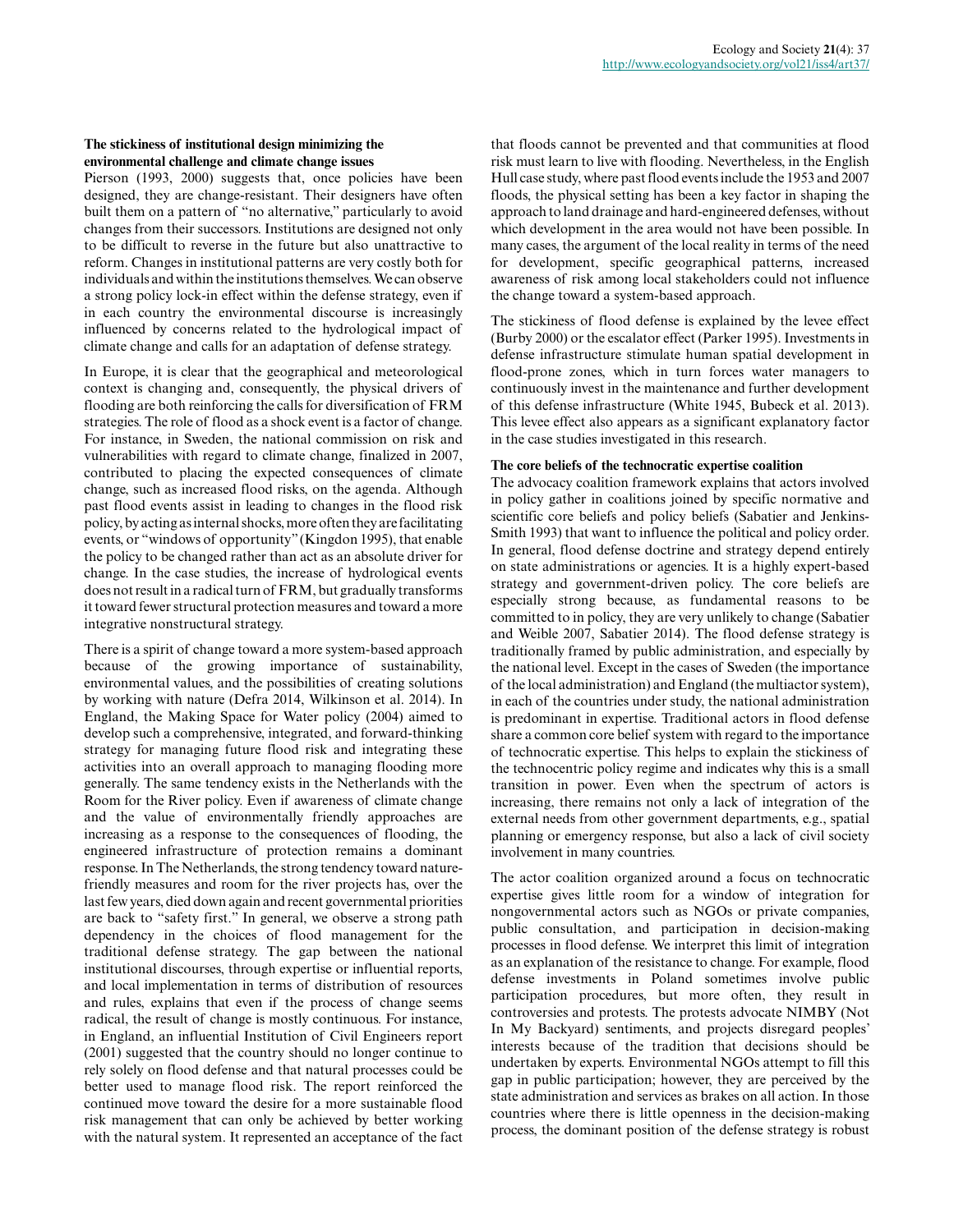and explains the resistance to change. Countries where there is more openness of the political system and less dominance of flood defense show interesting examples of public participation, and illustrations of more radical changes. For example, in the northern England town of Pickering a project to address local flood risk involved the formation of local focus (competency) groups. The project demonstrated enhanced stakeholder participation through introducing the concept of collaborative coproduction of knowledge (Lane et al. 2011). In 2007 the coproduction of knowledge model was practically tested in the town, the output of which was so successful that it resulted in implementation of viable local solutions to flooding (Whatmore and Landström 2011).

## **CONCLUSION**

Changes in risk perceptions, hydrological impacts from climate change, growing urban expansion, and participation challenges have increasingly put pressure on the traditional flood defense strategy. This paper explores and compares the changes the flood defense strategy has undergone in six European countries. We ask whether the strategy is shifting toward a discontinuous situation or not, and whether the process of change is in nature more incremental or radical.

In each country, the defense strategy is an outcome of governance arrangements, which are characterized by a specific set of ingredients that consist of actors, power and resources, rules, and discourses. These arrangements are challenged by a number of developments: administrative decentralization, financial constraints, the democratic deficit, and environmental, developmental, and spatial challenges. This dynamic influences the defense strategy, which, in all countries, is somehow becoming much broader and more open, creating more room for local, private, and individual responsibilities (as opposed to concentrating power and resources in technocratic state hands) and promoting a discourse of more diverse modes of protection.

However, we indicate that changes within the flood defense strategy are very heterogeneous among and within countries. Some of the countries observed have in the last 30–35 years clearly been moving toward a path of change in terms of actors, rules, discourses, and resources (Belgium or England), whereas others are shifting in one or two of these dimensions only (Sweden, the Netherlands, France, Poland). In all countries, the change taking place in the flood defense strategy has not led to a discontinuity in FRM but has occurred incrementally. Defense measures remain a founding principle of FRM in every country and the first method of protecting populations and human activities. With the exception of England, which has for a long time diversified FRM, the defense strategy remains dominant. However, it is complemented by other measures to provide a more efficient and effective policy, e.g., spatial planning measures and disaster management. Hence, we can conclude that the rise of the FRM discourse has not led to a replacement of flood defense as a dominant strategy. Rather, it has shifted its position from a solo strategy to a central strategy within the FRM framework.

The stickiness of the flood defense strategy can be explained by factors of path dependency. This path dependency can be found both in the actors, rules, and resources dimensions. Strongly established actor coalitions, a solid institutional design centered around flood defense, and sunk costs of flood defense investments

made in the past, hamper a radical shift toward new flood risk strategies.

In conclusion, we assert that the classical role of flood defense remains dominant at a general level; at the least, it is a cornerstone in flood management. However, the position of flood defense is very gradually shifting. Changes can be defined as part of an adaptive strategy of "resilience as resistance" rather than as a real change in nature toward diversified flood risk management, given that it is often promoted in a broader understanding of resilience and integrated flood management.

*Responses to this article can be read online at:* [http://www.ecologyandsociety.org/issues/responses.](http://www.ecologyandsociety.org/issues/responses.php/8907) [php/8907](http://www.ecologyandsociety.org/issues/responses.php/8907)

#### **LITERATURE CITED**

Alexander, M., S. Priest, A. P. Micou, S. Tapsell, C. Green, D. Parker, and S. Homewood. 2015. *Analyzing and evaluating flood risk governance in England. Enhancing societal resilience through comprehensive and aligned flood risk governance*. STAR-FLOOD Consortium. Flood Hazard Research Centre, Middlesex University, UK.

Beck, U. 1992. *Risk society: towards a new modernity*. SAGE, London, UK.

Beck, U. 2006. Living in the world risk society. *Economy and Society* 35(3):329-345. [http://dx.doi.org/10.1080/03085140600844902](http://dx.doi.org/10.1080%2F03085140600844902) 

Brand, F. S., and K. Jax. 2007. Focusing the meaning(s) of resilience: resilience as a descriptive concept and a boundary object. *Ecology and Society* 12(1):23. [online] URL: [http://www.](http://www.ecologyandsociety.org/vol12/iss1/art23/) [ecologyandsociety.org/vol12/iss1/art23/](http://www.ecologyandsociety.org/vol12/iss1/art23/)

Brown, J. D., and S. L. Damery. 2002. Managing flood risk in the UK: towards an integration of social and technical perspectives. *Transactions of the Institute of British Geographers* 27:412-426. [http://dx.doi.org/10.1111/1475-5661.00063](http://dx.doi.org/10.1111%2F1475-5661.00063)

Bubeck, P., W. J. W. Botzen, H. Kreibich, and J. C. J. H. Aerts. 2013. Detailed insights into the influence of flood-coping appraisals on mitigation behaviour. *Global Environmental Change* 23(5):1327-1338. [http://dx.doi.org/10.1016/j.gloenvcha.2013.05.009](http://dx.doi.org/10.1016%2Fj.gloenvcha.2013.05.009) 

Burby, R. J. 2000. Land use planning for flood hazard reduction: the United States experience. Pages 6-18 *in* D. J. Parker, editor. *Floods* Vol. II. Routledge, London, UK.

Cheetham, M., T. Mallet, E. Chastel, R. Tourment, P. Robustelli, and P. Pelt. 2015. Building a resilient system of defense against flooding from the Rhône. *Water Management* 168(2):74-84. [http://dx.doi.org/10.1680/wama.14.00098](http://dx.doi.org/10.1680%2Fwama.14.00098)

Crabbé, A. 2008. *Integraal waterbeleid in Vlaanderen: van fluïde naar solide.* [Integrated water policy in Flanders: from fluid to solid]. Dissertation, University of Antwerp, Antwerp, Belgium.

D'Ercole, R., and P. Metzger. 2009. La vulnérabilité territoriale: une nouvelle approche des risques en milieu urbain. *Cybergeo: European Journal of Geography* 447. [online] URL: [https://](https://cybergeo.revues.org/22022) [cybergeo.revues.org/22022](https://cybergeo.revues.org/22022)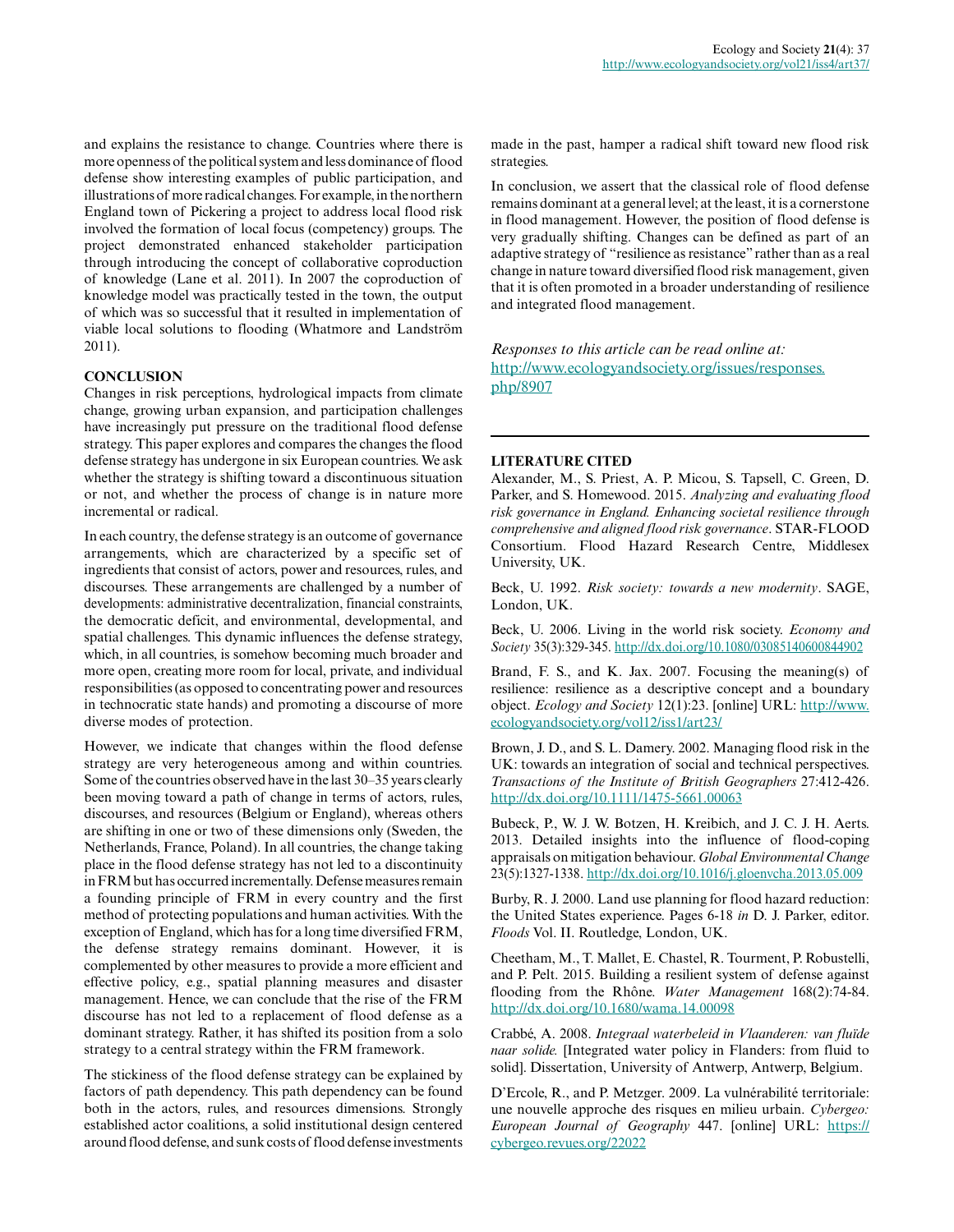D'Ercole, R., J. C. Thouret, O. Dollfus, and J. P. Asté. 1994. Les vulnérabilités des sociétés et des espaces urbanisés: concepts, typologie, modes d'analyse. *Revue de géographie alpine* 82 (4):87-96. [http://dx.doi.org/10.3406/rga.1994.3776](http://dx.doi.org/10.3406%2Frga.1994.3776)

Department for Environment, Food and Rural Affairs (Defra). 2016. *Programme of flood and coastal erosion risk management schemes*. Defra, London, UK. [online] URL: [https://www.gov.uk/](https://www.gov.uk/government/publications/programme-of-flood-and-coastal-erosion-risk-management-schemes) [government/publications/programme-of-flood-and-coastal-erosion](https://www.gov.uk/government/publications/programme-of-flood-and-coastal-erosion-risk-management-schemes)[risk-management-schemes](https://www.gov.uk/government/publications/programme-of-flood-and-coastal-erosion-risk-management-schemes)

Department for Environment, Food and Rural Affairs (Defra) and Environment Agency. 2014. *Working with natural processes to reduce flood risk.* Framework Science Report. Report SC130004/R2. Environment Agency, Bristol, UK.

De Sherbinin, A., A. Schiller, and A. Pulsipher. 2007. The vulnerability of global cities to climate hazards. *Environment and Urbanization* 19(1):39-64. [http://dx.doi.org/10.1177/0956247807076725](http://dx.doi.org/10.1177%2F0956247807076725) 

Ek, K., S. Goytia, M. Pettersson, and E. Spegel. 2015. *Analysing and evaluating flood risk governance in Sweden - Adaptation to Climate Change?* STAR-FLOOD Consortium, Utrecht, The Netherlands.

European Union. 2007. *Directive 2007/60/EC of the European Parliament and of the Council of 23 October 2007 on the assessment and management of flood risks*. European Union, Brussels, Belgium.

Folke, C. 2006. Resilience: the emergence of a perspective for social-ecological systems analyzes. *Global Environmental Change* 16(3):253-267.<http://dx.doi.org/10.1016/j.gloenvcha.2006.04.002>

Folke, C., S. R. Carpenter, B. Walker, M. Scheffer, T. Chapin, and J. Rockström. 2010. Resilience thinking: integrating resilience, adaptability and transformability. *Ecology and Society* 15(4):20. [online] URL: [http://www.ecologyandsociety.org/vol15/iss4/](http://www.ecologyandsociety.org/vol15/iss4/art20)  $art20$ 

Greener, I. 2002. Understanding NHS reform: the policy-transfer, social learning and path-dependency perspectives. *Governance* 15 (2):161-183. [http://dx.doi.org/10.1111/1468-0491.00184](http://dx.doi.org/10.1111%2F1468-0491.00184) 

Hegger, D. L. T., P. P. J. Driessen, C. Dieperink, M. Wiering, G. T. T. Raadgever, and H. F. M. W. Van Rijswick. 2014. Assessing stability and dynamics in flood risk governance: an empirically illustrated research approach. *Water Resource Management* 28:4127-4142. [http://dx.doi.org/10.1007/s11269-014-0732-x](http://dx.doi.org/10.1007%2Fs11269-014-0732-x)

Hegger, D. L. T., C. Green, P. P. J. Driessen, M. Bakker, C. Dieperink, A. Crabbé, K. Deketelaere, B. Delvaux, C. Suykens., J. C. Beyers, M. Fournier, C. Larrue, C. Manson, W. Van Doorn-Hoekveld, M. Van Rijswick, Z. W. Kundzewicz, and S. Goytia Casermeiro. 2013. *Flood risk management in Europe: similarities and differences between the STAR-FLOOD consortium countries*. STAR-FLOOD Consortium, Utrecht, The Nertherlands.

House of Commons Environmental Audit Committee. 2016. *Flooding: cooperation across government.* Second Report of Session 2016-17. House of Commons, London, UK.

Hu, X., J. Hall, and S. Thacker. 2014. Too big to fail? The spatial vulnerability of the Chinese infrastructure system to flooding risks. *Vulnerability, Uncertainty, and Risk* 704-714. [http://dx.doi.](http://dx.doi.org/10.1061%2F9780784413609.072) [org/10.1061/9780784413609.072](http://dx.doi.org/10.1061%2F9780784413609.072) 

Institution of Civil Engineers. 2001. *Learning to live with rivers: final report of the Institution of Civil Engineers' Presidential Commission to review the technical aspects of flood risk management in England and Wales.* Institution of Civil Engineers, London, UK.

Kaufmann, M., W. J. Van Doorn-Hoekveld, H. K. Gilissen, and H. F. M. W. Van Rijswick. 2015. *Drowning in safety. Analysing and evaluating flood risk governance in the Netherlands*. STAR-FLOOD Consortium, Utrecht, The Netherlands.

Kingdon, J. W. 1995. *Agendas, alternatives and public policies*. Longman, London, UK.

Lane, S. N., N. Odoni, C. Landström, S. J. Whatmore, N. Ward, and S. Bradley. 2011. Doing flood risk science differently: an experiment in radical scientific method. *Transactions of the Institute of British Geographers* 36:15-36. [http://dx.doi.](http://dx.doi.org/10.1111%2Fj.1475-5661.2010.00410.x) [org/10.1111/j.1475-5661.2010.00410.x](http://dx.doi.org/10.1111%2Fj.1475-5661.2010.00410.x)

Larrue, C., S. Bruzzone, L. Lévy, M. Gralepois, T. Schellenberger, J. B. Trémorin, M. Fournier, C. Manson, and T. Thuilier. 2015. *Analysing and evaluating flood risk governance in France: from state policy to local strategies*. STAR-FLOOD report, Tours, France.

Levi, M. 1997. A model, a method, and a map: rational choice in comparative and historical analysis. Pages 19-41 *in* M. Lichbach and A. Zuckerman, editors. *Comparative politics: rationality, culture, and structure*. Cambridge University Press, Cambridge, UK.

Luhmann, N. 1993. *Risk: a sociological theory*. Walter de Gruyter, Berlin, Germany.

Matczak, P., J. Lewandowski, A. Choryński, M. Szwed, and Z. W. Kundzewicz. 2015. *Flood risk governance in Poland: looking for strategic planning in a country in transition*. STAR-FLOOD Consortium, Utrecht, The Netherlands.

Mees, H., C. Suykens, J. C. Beyers, A. Crabbé, B. Delvaux, and K. Deketelaere. 2015. *Analysing and evaluating flood risk governance in Belgium: dealing with flood risks in an urbanised and institutionally complex country*. University Antwerp, KU Leuven, Belgium.

Mumford, L. 1961. *The city in history: its origins, its transformations, and Its Prospects* Harcourt, Brace & World, New York, New York, USA.

North, D. C. 1990. *Institutions, institutional change and economic performance.* Cambridge University Press, Cambridge, UK. [http://dx.doi.org/10.1017/CBO9780511808678](http://dx.doi.org/10.1017%2FCBO9780511808678)

November, V. 1994. Risques naturels et croissance urbaine: réflexion théorique sur la nature et le rôle du risque dans l'espace urbain. *Revue de géographie alpine* 82 (4):113-123. [http://dx.doi.](http://dx.doi.org/10.3406%2Frga.1994.3778) [org/10.3406/rga.1994.3778](http://dx.doi.org/10.3406%2Frga.1994.3778)

November, V. 2004. Being close to risk. From proximity to connexity. *International Journal of Sustainable Development* 7 (3):273-286. [http://dx.doi.org/10.1504/IJSD.2004.005958](http://dx.doi.org/10.1504%2FIJSD.2004.005958)

Nye, M., S. Tapsell, and C. Twigger-Ross. 2011. New social directions in UK flood risk management: moving towards flood risk citizenship? *Journal of Flood Risk Management* 4(4):288-297.